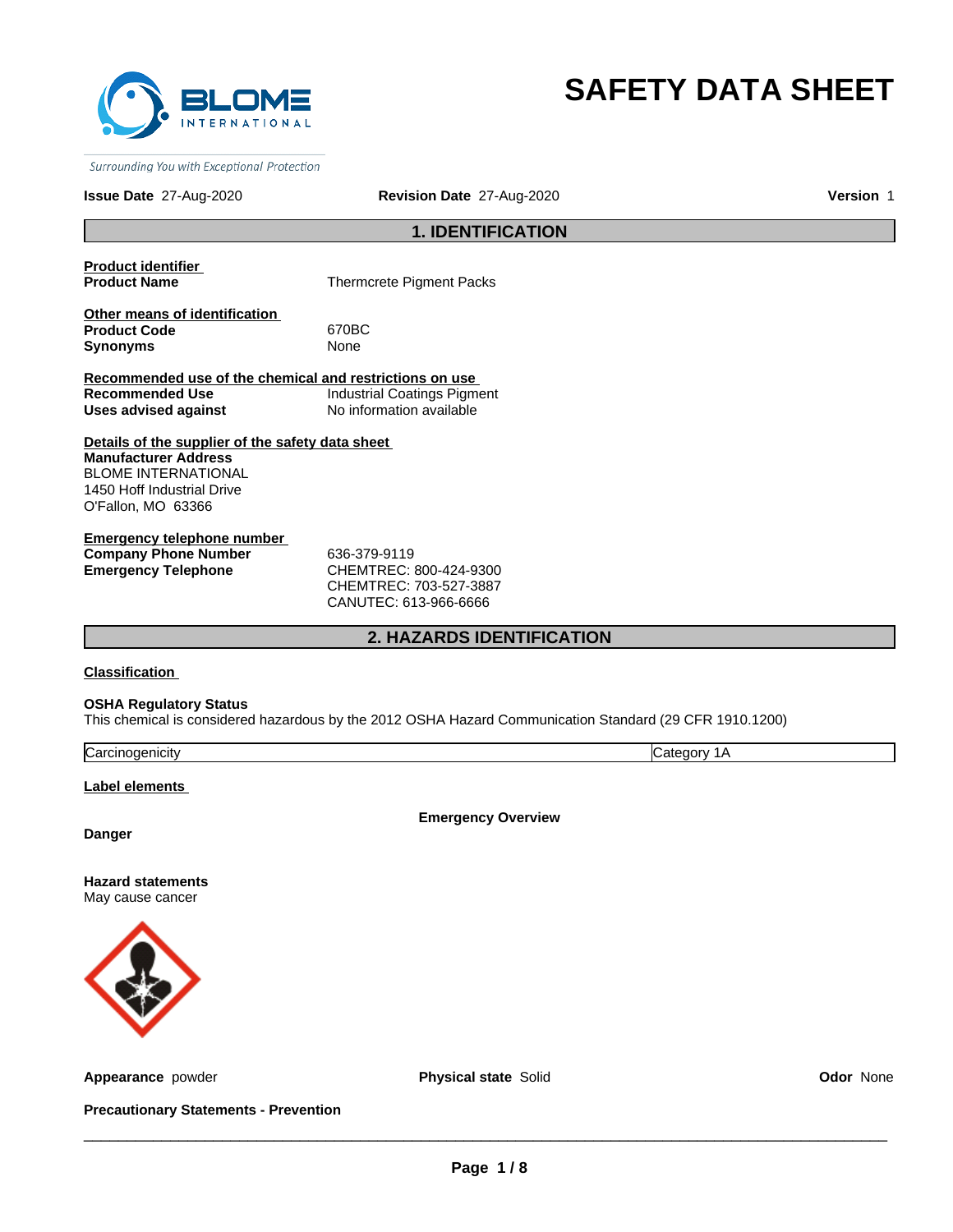Obtain special instructions before use Do not handle until all safety precautions have been read and understood Use personal protective equipment as required

#### **Precautionary Statements - Response**

IF exposed or concerned: Get medical advice/attention

# **Precautionary Statements - Storage**

Store locked up

# **Precautionary Statements - Disposal**

Dispose of contents/container to an approved waste disposal plant

#### **Hazards not otherwise classified (HNOC)**

Not applicable

# **Other Information**

May be harmful if swallowed. Causes mild skin irritation. Mild eye irritation.

# **Unknown acute toxicity**

0% of the mixture consists of ingredient(s) of unknown toxicity

# **3. COMPOSITION/INFORMATION ON INGREDIENTS**

 $\overline{\phantom{a}}$  ,  $\overline{\phantom{a}}$  ,  $\overline{\phantom{a}}$  ,  $\overline{\phantom{a}}$  ,  $\overline{\phantom{a}}$  ,  $\overline{\phantom{a}}$  ,  $\overline{\phantom{a}}$  ,  $\overline{\phantom{a}}$  ,  $\overline{\phantom{a}}$  ,  $\overline{\phantom{a}}$  ,  $\overline{\phantom{a}}$  ,  $\overline{\phantom{a}}$  ,  $\overline{\phantom{a}}$  ,  $\overline{\phantom{a}}$  ,  $\overline{\phantom{a}}$  ,  $\overline{\phantom{a}}$ 

# **Substance**

Not applicable

#### **Mixture**

| <b>Chemical Name</b>                             | <b>CAS No</b> | Weight-%  |  |  |
|--------------------------------------------------|---------------|-----------|--|--|
| Juartz *                                         | 14808-60-7    | $40 - 70$ |  |  |
| Titanium dioxide *                               | 13463-67-7    | $10 - 30$ |  |  |
| Iron oxide (Fe3O4) *                             | 1317-61-9     | . .       |  |  |
| $\sim$ . The same $\sim$<br>.<br>$\cdots$<br>. . |               |           |  |  |

\*The exact percentage (concentration) of composition has been withheld as a trade secret.

# **4. FIRST AID MEASURES**

# **Description of first aid measures**

| <b>General advice</b>                                       | If symptoms persist, call a physician. Do not breathe dust/fume/gas/mist/vapors/spray. Do<br>not get in eyes, on skin, or on clothing.                                                                                  |  |  |
|-------------------------------------------------------------|-------------------------------------------------------------------------------------------------------------------------------------------------------------------------------------------------------------------------|--|--|
| Eye contact                                                 | Immediately flush with plenty of water. After initial flushing, remove any contact lenses and<br>continue flushing for at least 15 minutes. Keep eye wide open while rinsing. If symptoms<br>persist, call a physician. |  |  |
| <b>Skin contact</b>                                         | Consult a physician if necessary. Wash off immediately with soap and plenty of water while<br>removing all contaminated clothes and shoes.                                                                              |  |  |
| <b>Inhalation</b>                                           | Remove to fresh air. Call a physician. If breathing is irregular or stopped, administer<br>artificial respiration. Avoid direct contact with skin. Use barrier to give mouth-to-mouth<br>resuscitation.                 |  |  |
| Ingestion                                                   | Rinse mouth. Drink plenty of water. If symptoms persist, call a physician. Do NOT induce<br>vomiting.                                                                                                                   |  |  |
| Self-protection of the first aider                          | Use personal protective equipment as required.                                                                                                                                                                          |  |  |
| Most important symptoms and effects, both acute and delayed |                                                                                                                                                                                                                         |  |  |
| <b>Symptoms</b>                                             | May cause redness and tearing of the eyes. Coughing and/ or wheezing.                                                                                                                                                   |  |  |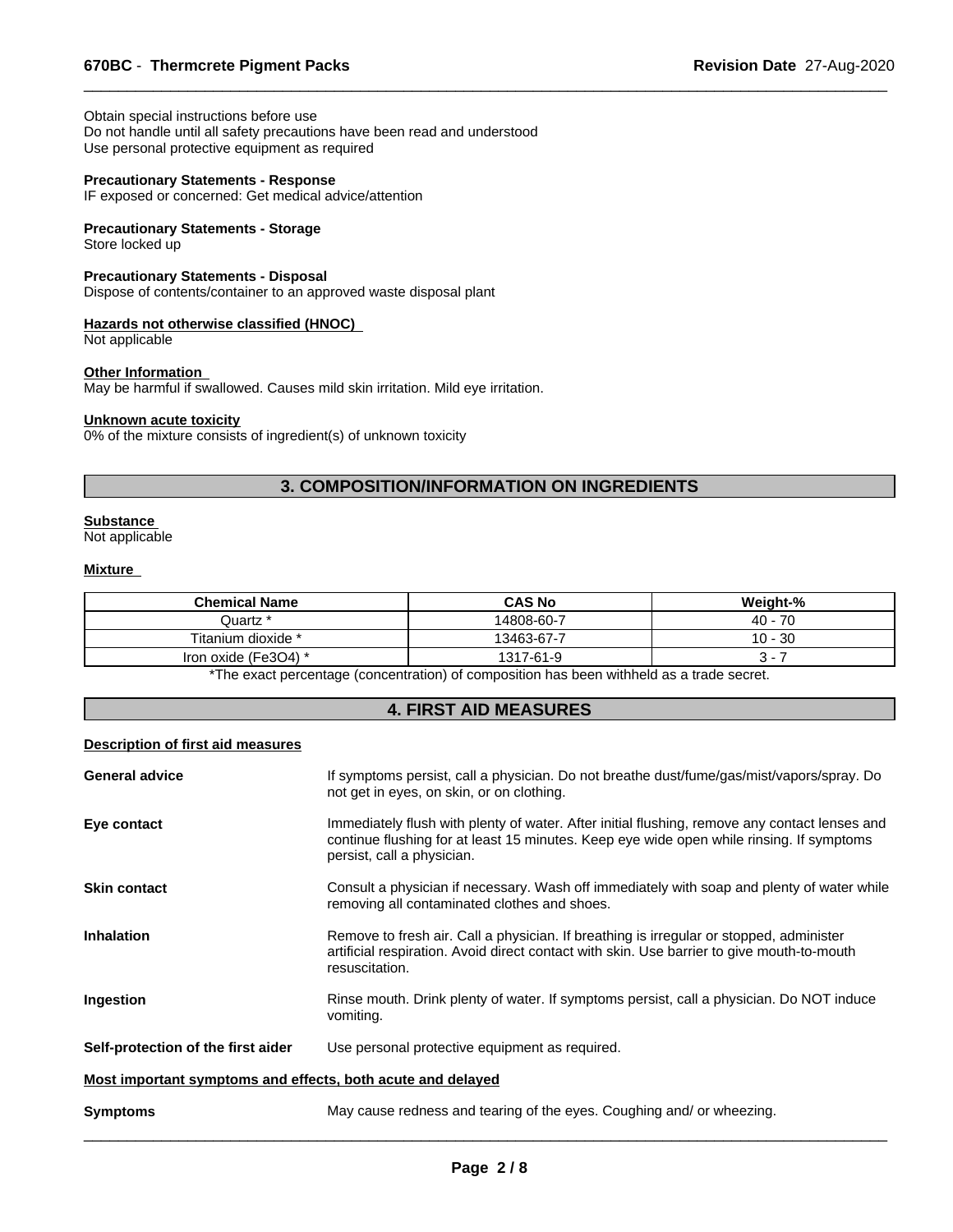#### **Indication of any immediate medical attention and special treatment needed**

**Note to physicians** Treat symptomatically.

# **5. FIRE-FIGHTING MEASURES**

 $\overline{\phantom{a}}$  ,  $\overline{\phantom{a}}$  ,  $\overline{\phantom{a}}$  ,  $\overline{\phantom{a}}$  ,  $\overline{\phantom{a}}$  ,  $\overline{\phantom{a}}$  ,  $\overline{\phantom{a}}$  ,  $\overline{\phantom{a}}$  ,  $\overline{\phantom{a}}$  ,  $\overline{\phantom{a}}$  ,  $\overline{\phantom{a}}$  ,  $\overline{\phantom{a}}$  ,  $\overline{\phantom{a}}$  ,  $\overline{\phantom{a}}$  ,  $\overline{\phantom{a}}$  ,  $\overline{\phantom{a}}$ 

#### **Suitable extinguishing media**

Use extinguishing measures that are appropriate to local circumstances and the surrounding environment.

**Unsuitable extinguishing media** No information available.

# **Specific hazards arising from the chemical**

No information available.

#### **Explosion data**

**Sensitivity to Mechanical Impact** None. **Sensitivity to Static Discharge** None.

#### **Protective equipment and precautions for firefighters**

As in any fire, wear self-contained breathing apparatus pressure-demand, MSHA/NIOSH (approved or equivalent) and full protective gear.

# **6. ACCIDENTAL RELEASE MEASURES**

|                                                                                                                                                                                                                                                                         | Personal precautions, protective equipment and emergency procedures                                                               |  |  |  |
|-------------------------------------------------------------------------------------------------------------------------------------------------------------------------------------------------------------------------------------------------------------------------|-----------------------------------------------------------------------------------------------------------------------------------|--|--|--|
| <b>Personal precautions</b>                                                                                                                                                                                                                                             | Use personal protective equipment as required. Avoid creating dust.                                                               |  |  |  |
| <b>Environmental precautions</b>                                                                                                                                                                                                                                        |                                                                                                                                   |  |  |  |
| <b>Environmental precautions</b>                                                                                                                                                                                                                                        | No information available.                                                                                                         |  |  |  |
| Methods and material for containment and cleaning up                                                                                                                                                                                                                    |                                                                                                                                   |  |  |  |
| <b>Methods for containment</b>                                                                                                                                                                                                                                          | Prevent further leakage or spillage if safe to do so.                                                                             |  |  |  |
| Methods for cleaning up                                                                                                                                                                                                                                                 | Use personal protective equipment as required. Sweep up and shovel into suitable<br>containers for disposal. Avoid creating dust. |  |  |  |
|                                                                                                                                                                                                                                                                         | 7. HANDLING AND STORAGE                                                                                                           |  |  |  |
| <b>Precautions for safe handling</b>                                                                                                                                                                                                                                    |                                                                                                                                   |  |  |  |
| Avoid contact with skin, eyes or clothing. Use personal protective equipment as required.<br>Advice on safe handling<br>Wash contaminated clothing before reuse. Do not breathe dust/fume/gas/mist/vapors/spray.<br>Do not eat, drink or smoke when using this product. |                                                                                                                                   |  |  |  |
| Conditions for safe storage, including any incompatibilities                                                                                                                                                                                                            |                                                                                                                                   |  |  |  |
| <b>Storage Conditions</b>                                                                                                                                                                                                                                               | Keep container tightly closed in a dry and well-ventilated place. Keep out of the reach of<br>children.                           |  |  |  |
| Incompatible materials                                                                                                                                                                                                                                                  | Hydrogen fluoride. Strong bases.                                                                                                  |  |  |  |
|                                                                                                                                                                                                                                                                         | <b>8. EXPOSURE CONTROLS/PERSONAL PROTECTION</b>                                                                                   |  |  |  |

# **Control parameters**

#### **Exposure Guidelines** .

| <b>OSHA PEI</b><br><b>NIOSH IDLF</b><br><b>Chemical Name</b><br>$\lambda$ CGIH $^{-}$<br>. .<br>╌⊏∟<br>$-2$<br>$\sim$<br>IDLH.<br>TWA.<br>0.025<br>TWA.<br>TWA:<br>$ -$<br>.50 ua/mª<br>Quartz<br>ma/m<br>resp<br>respirable<br>$\mu$ a/m $\mu$<br>irable<br>dust<br>ma/m·<br>5 K L<br>w<br>w | --------------------- |  |  |  |  |
|-----------------------------------------------------------------------------------------------------------------------------------------------------------------------------------------------------------------------------------------------------------------------------------------------|-----------------------|--|--|--|--|
|                                                                                                                                                                                                                                                                                               |                       |  |  |  |  |
|                                                                                                                                                                                                                                                                                               |                       |  |  |  |  |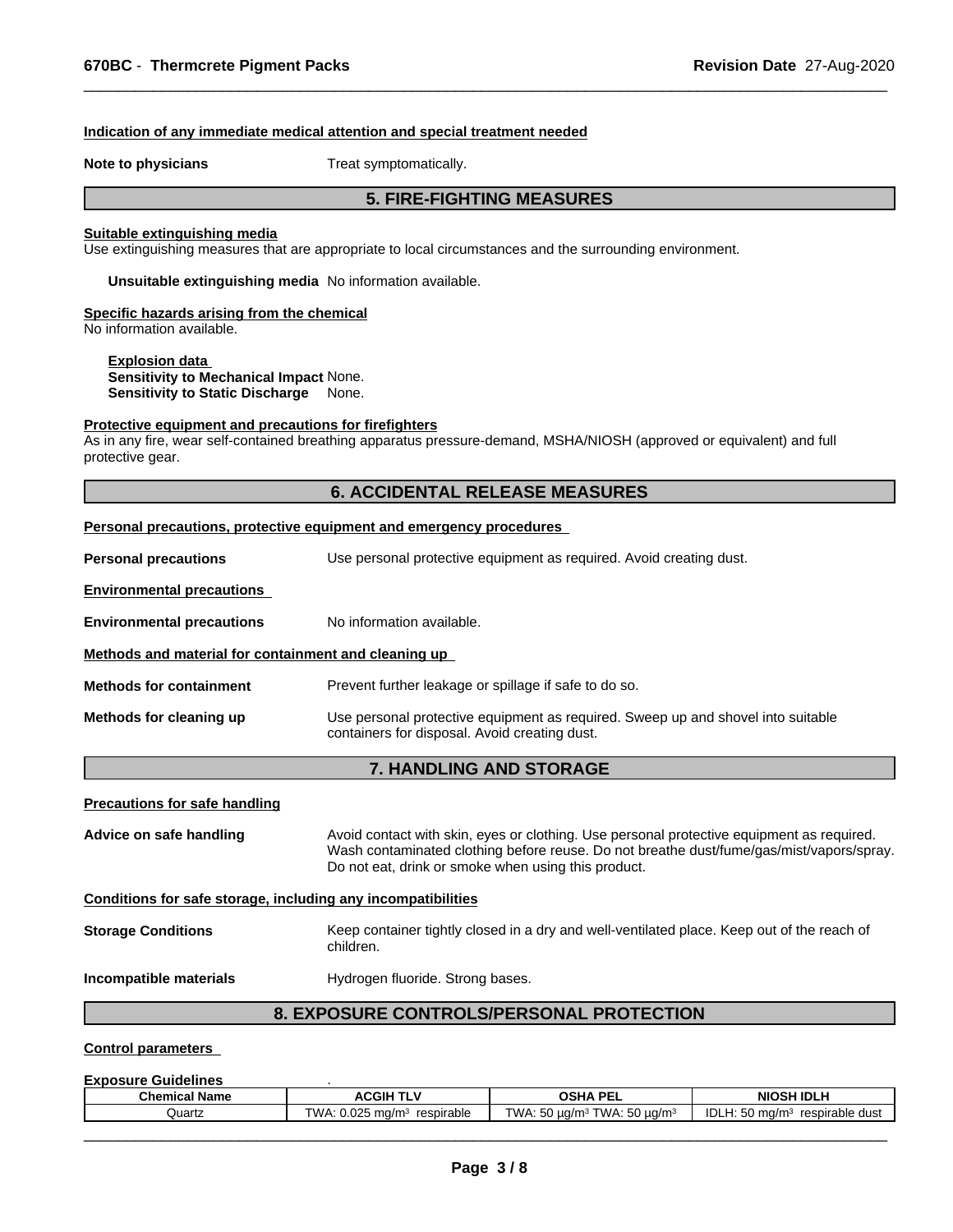| 14808-60-7                     | particulate matter       | excludes construction work,<br>agricultural operations, and<br>exposures that result from the<br>processing of sorptive clays<br>$(250)/(%SiO2 + 5)$ mppcf TWA<br>respirable fraction<br>$(10)/(%SiO2 + 2)$ mg/m <sup>3</sup> TWA<br>respirable fraction | TWA: $0.05$ mg/m <sup>3</sup><br>respirable dust                     |
|--------------------------------|--------------------------|----------------------------------------------------------------------------------------------------------------------------------------------------------------------------------------------------------------------------------------------------------|----------------------------------------------------------------------|
| Titanium dioxide<br>13463-67-7 | TWA: $10 \text{ mg/m}^3$ | TWA: $15 \text{ mg/m}^3$ total dust                                                                                                                                                                                                                      | IDLH: $5000 \text{ mg/m}^3$<br>TWA: $2.4 \text{ mg/m}^3$ CIB 63 fine |
|                                |                          |                                                                                                                                                                                                                                                          | TWA: $0.3 \text{ mg/m}^3$ CIB 63 ultrafine,                          |
|                                |                          |                                                                                                                                                                                                                                                          | including engineered nanoscale                                       |

 $\overline{\phantom{a}}$  ,  $\overline{\phantom{a}}$  ,  $\overline{\phantom{a}}$  ,  $\overline{\phantom{a}}$  ,  $\overline{\phantom{a}}$  ,  $\overline{\phantom{a}}$  ,  $\overline{\phantom{a}}$  ,  $\overline{\phantom{a}}$  ,  $\overline{\phantom{a}}$  ,  $\overline{\phantom{a}}$  ,  $\overline{\phantom{a}}$  ,  $\overline{\phantom{a}}$  ,  $\overline{\phantom{a}}$  ,  $\overline{\phantom{a}}$  ,  $\overline{\phantom{a}}$  ,  $\overline{\phantom{a}}$ 

*NIOSH IDLH Immediately Dangerous to Life or Health*

# **Appropriate engineering controls**

# **Engineering Controls** Showers Eyewash stations Ventilation systems.

# **Individual protection measures, such as personal protective equipment**

| <b>Eye/face protection</b>            | Wear safety glasses with side shields (or goggles).                                                                                                                                                                                                                                                                              |
|---------------------------------------|----------------------------------------------------------------------------------------------------------------------------------------------------------------------------------------------------------------------------------------------------------------------------------------------------------------------------------|
| Skin and body protection              | Wear protective gloves and protective clothing.                                                                                                                                                                                                                                                                                  |
| <b>Respiratory protection</b>         | If exposure limits are exceeded or irritation is experienced, NIOSH/MSHA approved<br>respiratory protection should be worn. Positive-pressure supplied air respirators may be<br>required for high airborne contaminant concentrations. Respiratory protection must be<br>provided in accordance with current local regulations. |
| <b>General Hygiene Considerations</b> | Handle in accordance with good industrial hygiene and safety practice.                                                                                                                                                                                                                                                           |

# **9. PHYSICAL AND CHEMICAL PROPERTIES**

# **Information on basic physical and chemical properties**

| <b>Physical state</b><br>Appearance<br>Color | Solid<br>powder<br>pigmented | Odor<br>Odor threshold | None<br>No information available |
|----------------------------------------------|------------------------------|------------------------|----------------------------------|
| <b>Property</b>                              | Values                       | Remarks • Method       |                                  |
| рH                                           | $-7$                         |                        |                                  |
| Melting point / freezing point               | No information available     |                        |                                  |
| Boiling point / boiling range                | No information available     |                        |                                  |
| <b>Flash point</b>                           | No information available     |                        |                                  |
| <b>Evaporation rate</b>                      | No information available     |                        |                                  |
| Flammability (solid, gas)                    | No information available     |                        |                                  |
| <b>Flammability Limit in Air</b>             |                              |                        |                                  |
| <b>Upper flammability limit:</b>             | No information available     |                        |                                  |
| Lower flammability limit:                    | No information available     |                        |                                  |
| Vapor pressure                               | No information available     |                        |                                  |
| Vapor density                                | No information available     |                        |                                  |
| <b>Relative density</b>                      | > 2.0                        |                        |                                  |
| <b>Water solubility</b>                      | Insoluble in water           |                        |                                  |
| Solubility in other solvents                 | No information available     |                        |                                  |
| <b>Partition coefficient</b>                 | No information available     |                        |                                  |
| <b>Autoignition temperature</b>              | No information available     |                        |                                  |
| <b>Decomposition temperature</b>             | No information available     |                        |                                  |
| <b>Kinematic viscosity</b>                   | No information available     | Not applicable         |                                  |
| <b>Dynamic viscosity</b>                     | No information available     | Not applicable         |                                  |
| <b>Explosive properties</b>                  | Not an explosive             |                        |                                  |
| <b>Oxidizing properties</b>                  | Not applicable               |                        |                                  |
|                                              |                              |                        |                                  |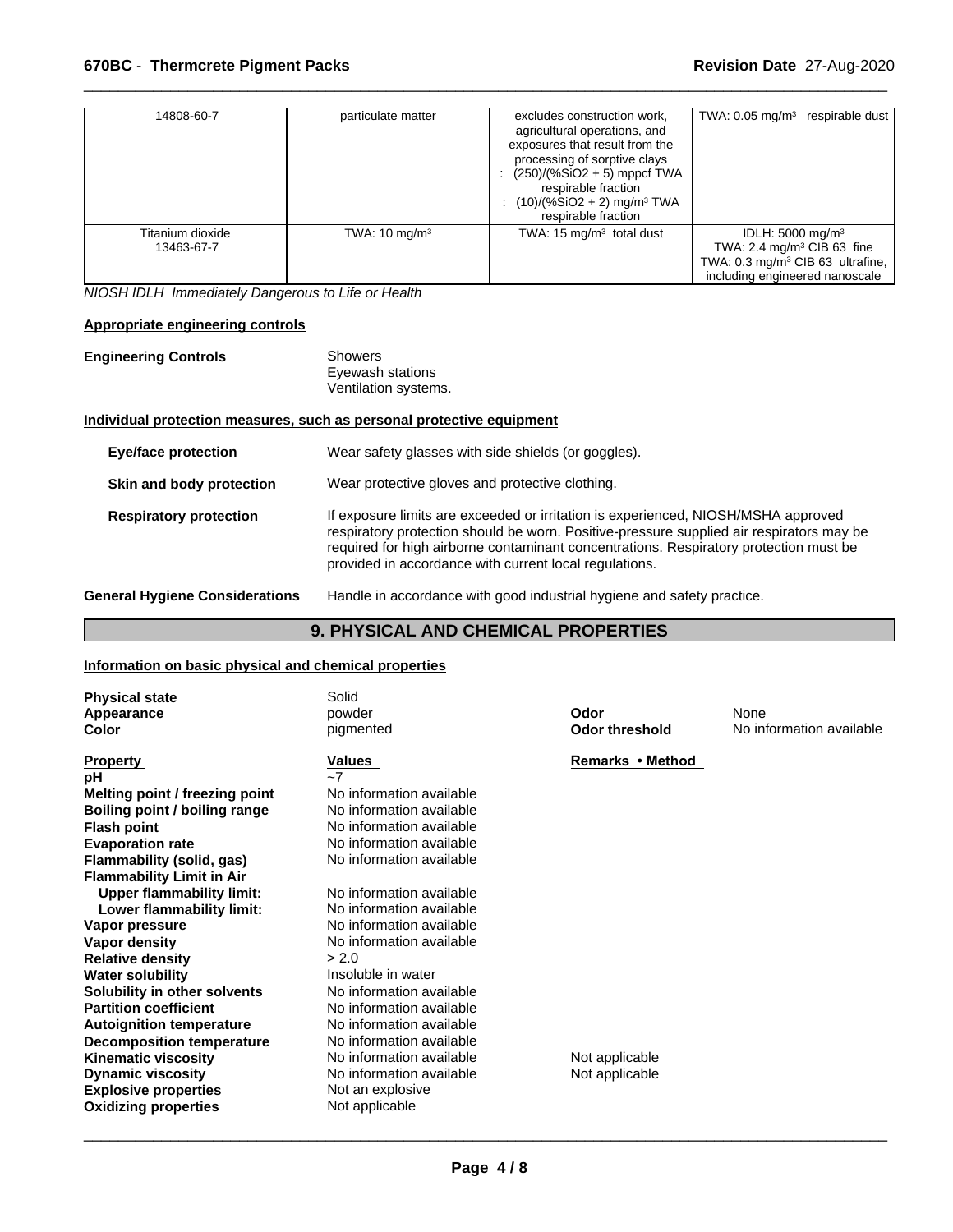#### **Other Information**

**VOC Content (%)** 0 g/L

**Softening point No information available**<br> **Molecular weight No information available No information available Density** No information available **Bulk density** No information available

# **10. STABILITY AND REACTIVITY**

 $\overline{\phantom{a}}$  ,  $\overline{\phantom{a}}$  ,  $\overline{\phantom{a}}$  ,  $\overline{\phantom{a}}$  ,  $\overline{\phantom{a}}$  ,  $\overline{\phantom{a}}$  ,  $\overline{\phantom{a}}$  ,  $\overline{\phantom{a}}$  ,  $\overline{\phantom{a}}$  ,  $\overline{\phantom{a}}$  ,  $\overline{\phantom{a}}$  ,  $\overline{\phantom{a}}$  ,  $\overline{\phantom{a}}$  ,  $\overline{\phantom{a}}$  ,  $\overline{\phantom{a}}$  ,  $\overline{\phantom{a}}$ 

**Reactivity**  No data available

**Chemical stability**

Stable under recommended storage conditions. **Possibility of Hazardous Reactions** Hazardous polymerization does not occur. **Conditions to avoid** dust formation. **Incompatible materials** Hydrogen fluoride. Strong bases. **Hazardous Decomposition Products** None known based on information supplied.

# **11. TOXICOLOGICAL INFORMATION**

# **Information on likely routes of exposure**

# **Product Information**

| <b>Inhalation</b>   | Inhalation overexposure to free crystalline silica may cause delayed lung injury including<br>silicosis, a disabling and potentially fatal lung disease. |
|---------------------|----------------------------------------------------------------------------------------------------------------------------------------------------------|
| Eye contact         | Based on available data, the classification criteria are not met. May cause slight irritation.                                                           |
| <b>Skin contact</b> | Based on available data, the classification criteria are not met.                                                                                        |
| Ingestion           | Based on available data, the classification criteria are not met.                                                                                        |
|                     |                                                                                                                                                          |

| <b>Chemical Name</b>              | Oral LD50             | <b>Dermal LD50</b> | <b>Inhalation LC50</b> |
|-----------------------------------|-----------------------|--------------------|------------------------|
| Titanium dioxide<br>  13463-67-7  | $> 10000$ mg/kg (Rat) |                    |                        |
| Iron oxide (Fe3O4)<br>  1317-61-9 | $> 10000$ mg/kg (Rat) |                    |                        |

#### **Information on toxicological effects**

**Symptoms** May cause redness and tearing of the eyes.

# **Delayed and immediate effects as well as chronic effects from short and long-term exposure**

| <b>Sensitization</b><br>Germ cell mutagenicity<br>Carcinogenicity |              | Based on available data, the classification criteria are not met.<br>Based on available data, the classification criteria are not met.<br>The table below indicates whether each agency has listed any ingredient as a carcinogen. |            |             |
|-------------------------------------------------------------------|--------------|------------------------------------------------------------------------------------------------------------------------------------------------------------------------------------------------------------------------------------|------------|-------------|
| <b>Chemical Name</b>                                              | <b>ACGIH</b> | <b>IARC</b>                                                                                                                                                                                                                        | <b>NTP</b> | <b>OSHA</b> |
| Quartz<br>14808-60-7                                              | A2           | Group 1                                                                                                                                                                                                                            | Known      |             |
| Titanium dioxide<br>13463-67-7                                    |              | Group 2B                                                                                                                                                                                                                           |            |             |

*ACGIH (American Conference of Governmental Industrial Hygienists)*

*IARC (International Agency for Research on Cancer)*

*A2 - Suspected Human Carcinogen*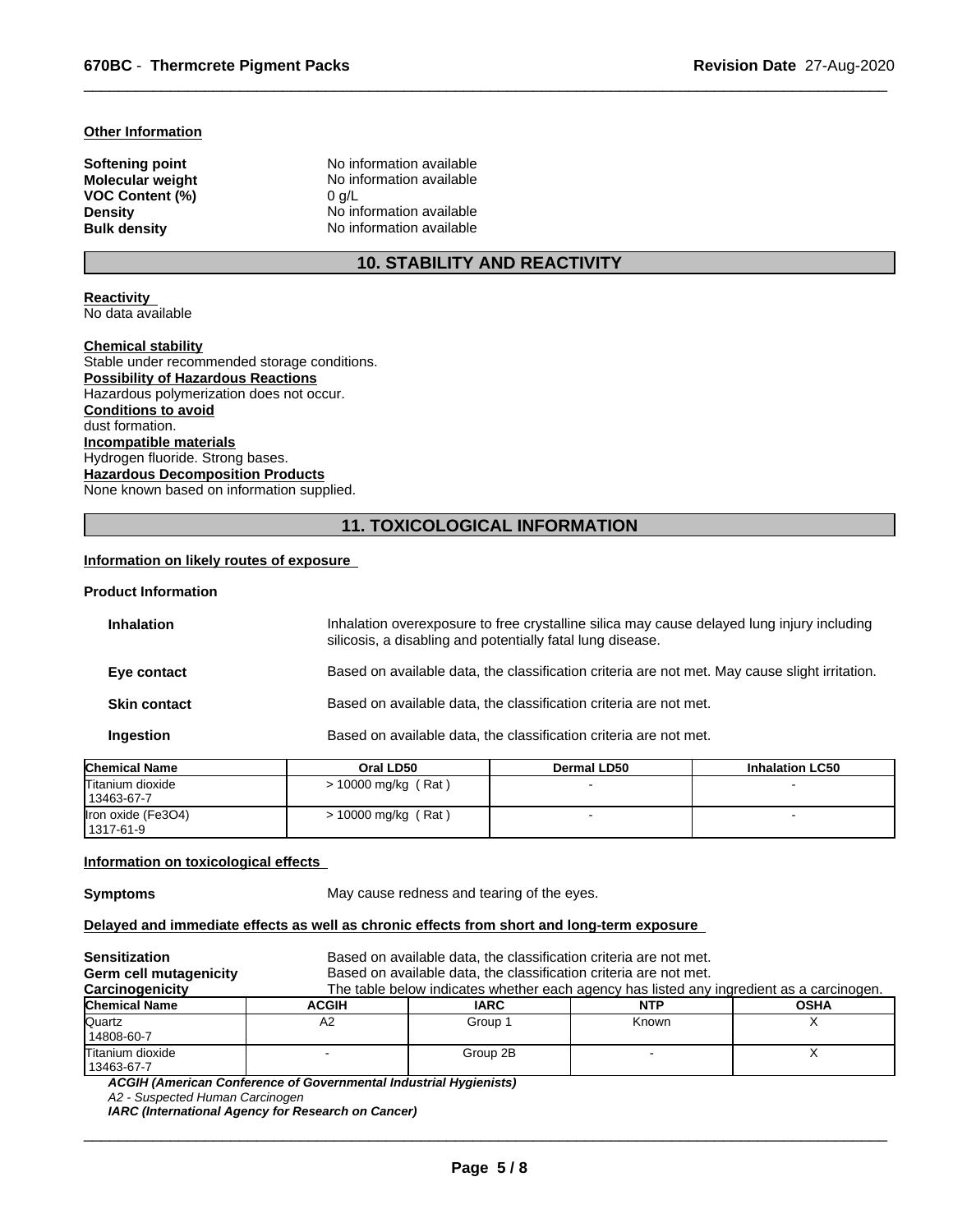| Group 1 - Carcinogenic to Humans           |                                                                                    |  |  |  |
|--------------------------------------------|------------------------------------------------------------------------------------|--|--|--|
| Group 2B - Possibly Carcinogenic to Humans |                                                                                    |  |  |  |
| NTP (National Toxicology Program)          |                                                                                    |  |  |  |
| Known - Known Carcinogen                   |                                                                                    |  |  |  |
|                                            | OSHA (Occupational Safety and Health Administration of the US Department of Labor) |  |  |  |
| X - Present                                |                                                                                    |  |  |  |
| <b>Reproductive toxicity</b>               | Based on available data, the classification criteria are not met.                  |  |  |  |
| <b>STOT - single exposure</b>              | Based on available data, the classification criteria are not met.                  |  |  |  |
| <b>STOT - repeated exposure</b>            | May cause disorder and damage to the. Respiratory system.                          |  |  |  |
| <b>Target Organ Effects</b>                | Respiratory system, lungs, Eyes.                                                   |  |  |  |
| <b>Aspiration hazard</b>                   | Based on available data, the classification criteria are not met.                  |  |  |  |

# **Numerical measures of toxicity - Product Information**

**The following values are calculated based on chapter 3.1 of the GHS document** . **ATEmix (oral)** 2,635.00 mg/kg

# **12. ECOLOGICAL INFORMATION**

 $\overline{\phantom{a}}$  ,  $\overline{\phantom{a}}$  ,  $\overline{\phantom{a}}$  ,  $\overline{\phantom{a}}$  ,  $\overline{\phantom{a}}$  ,  $\overline{\phantom{a}}$  ,  $\overline{\phantom{a}}$  ,  $\overline{\phantom{a}}$  ,  $\overline{\phantom{a}}$  ,  $\overline{\phantom{a}}$  ,  $\overline{\phantom{a}}$  ,  $\overline{\phantom{a}}$  ,  $\overline{\phantom{a}}$  ,  $\overline{\phantom{a}}$  ,  $\overline{\phantom{a}}$  ,  $\overline{\phantom{a}}$ 

#### **Ecotoxicity**

| <b>Chemical Name</b> | Algae/aguatic plants | --<br>Fısh | Crustacea                                          |
|----------------------|----------------------|------------|----------------------------------------------------|
| ı black<br>Carbon    |                      |            | $\n $ Done<br>5600.<br>24 h<br>⊦Daphnia maɑna mɑ/L |
| $\sim$<br>`33-86-    |                      |            | <b>FOLO</b><br>LUJU                                |

# **Persistence and degradability**

No information available.

#### **Bioaccumulation**

No information available.

# **Other adverse effects**

No information available

# **13. DISPOSAL CONSIDERATIONS**

| Waste treatment methods | Disposal should be in accordance with applicable regional, national and local laws and |
|-------------------------|----------------------------------------------------------------------------------------|
| Disposal of wastes      | regulations.                                                                           |
| Contaminated packaging  | Do not reuse container.                                                                |

# **14. TRANSPORT INFORMATION**

| <b>DOT</b>  | Not regulated |
|-------------|---------------|
| <b>TDG</b>  | Not regulated |
| <b>IATA</b> | Not regulated |
| <b>IMDG</b> | Not regulated |

# **15. REGULATORY INFORMATION**

| International Inventories |          |
|---------------------------|----------|
| TSCA                      | Complies |
| <b>DSL/NDSL</b>           | Complies |
| <b>EINECS/ELINCS</b>      | Complies |
| IECSC                     | Complies |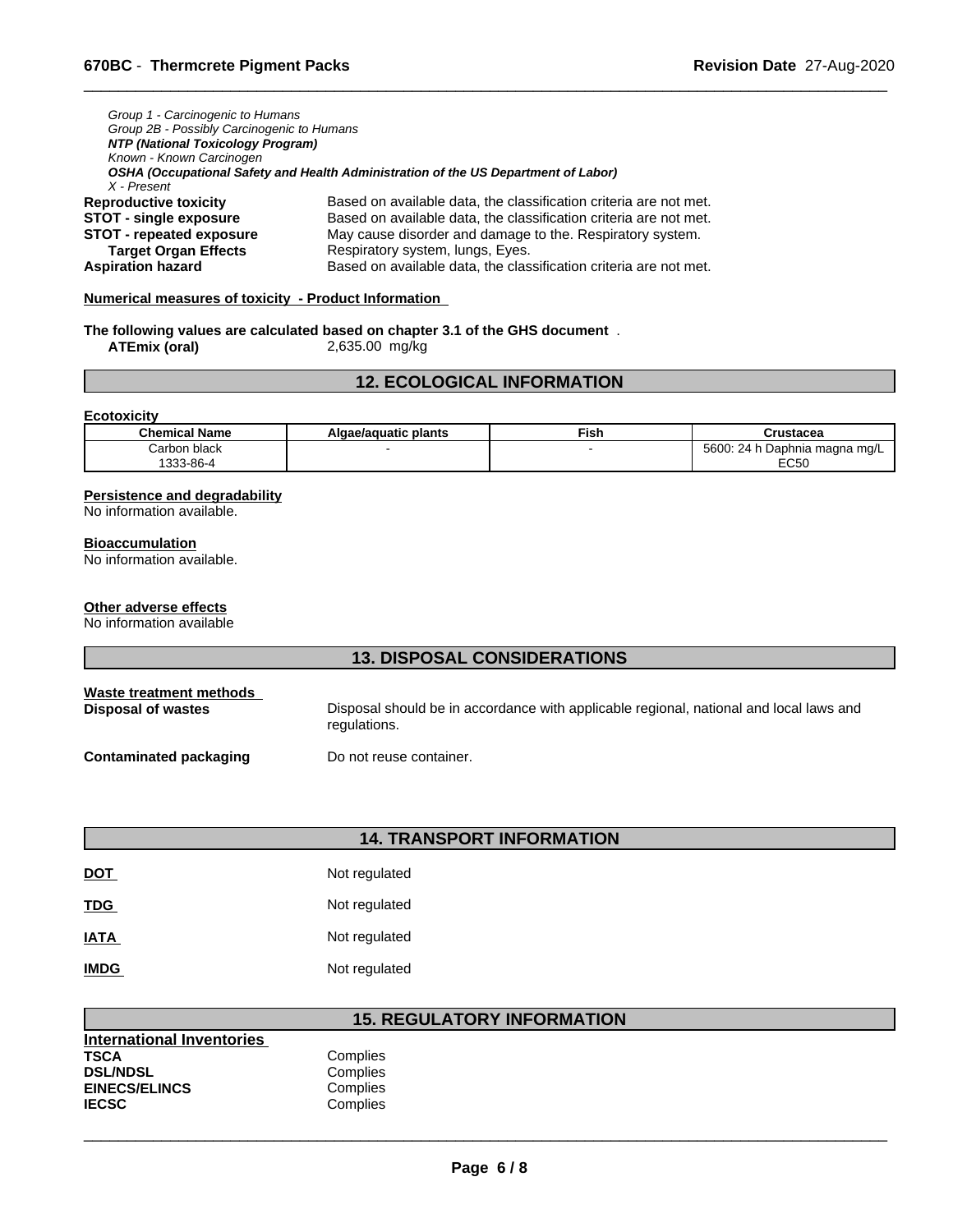| <b>KECL</b>  | Complies |  |
|--------------|----------|--|
| <b>PICCS</b> | Complies |  |
| <b>AICS</b>  | Complies |  |

**Legend:** 

**TSCA** - United States Toxic Substances Control Act Section 8(b) Inventory

**DSL/NDSL** - Canadian Domestic Substances List/Non-Domestic Substances List

**EINECS/ELINCS** - European Inventory of Existing Chemical Substances/European List of Notified Chemical Substances

**ENCS** - Japan Existing and New Chemical Substances

**IECSC** - China Inventory of Existing Chemical Substances

**KECL** - Korean Existing and Evaluated Chemical Substances

**PICCS** - Philippines Inventory of Chemicals and Chemical Substances

**AICS** - Australian Inventory of Chemical Substances

# **US Federal Regulations**

# **SARA 313**

Section 313 of Title III of the Superfund Amendments and Reauthorization Act of 1986 (SARA). This product does not contain any chemicals which are subject to the reporting requirements of the Act and Title 40 of the Code of Federal Regulations, Part 372

 $\overline{\phantom{a}}$  ,  $\overline{\phantom{a}}$  ,  $\overline{\phantom{a}}$  ,  $\overline{\phantom{a}}$  ,  $\overline{\phantom{a}}$  ,  $\overline{\phantom{a}}$  ,  $\overline{\phantom{a}}$  ,  $\overline{\phantom{a}}$  ,  $\overline{\phantom{a}}$  ,  $\overline{\phantom{a}}$  ,  $\overline{\phantom{a}}$  ,  $\overline{\phantom{a}}$  ,  $\overline{\phantom{a}}$  ,  $\overline{\phantom{a}}$  ,  $\overline{\phantom{a}}$  ,  $\overline{\phantom{a}}$ 

# **SARA 311/312 Hazard Categories**

| Acute health hazard               | No. |  |
|-----------------------------------|-----|--|
| Chronic Health Hazard             | Yes |  |
| Fire hazard                       | No. |  |
| Sudden release of pressure hazard | No. |  |
| <b>Reactive Hazard</b>            | Nο  |  |

# **CWA (Clean Water Act)**

This product does not contain any substances regulated as pollutants pursuant to the Clean Water Act (40 CFR 122.21 and 40 CFR 122.42)

# **CERCLA**

This material, as supplied, does not contain any substances regulated as hazardous substances under the Comprehensive Environmental Response Compensation and Liability Act (CERCLA) (40 CFR 302) or the Superfund Amendments and Reauthorization Act (SARA) (40 CFR 355). There may be specific reporting requirements at the local, regional, or state level pertaining to releases of this material

# **US State Regulations**

# **California Proposition 65**

This product contains the following Proposition 65 chemicals

| <b>Chemical Name</b>          | <b>California Proposition 65</b> |
|-------------------------------|----------------------------------|
| Quartz - 14808-60-7           | Carcinoɑen                       |
| Titanium dioxide - 13463-67-7 | Carcinogen                       |
| Carbon black - 1333-86-4      | Carcinogen                       |

# **U.S. State Right-to-Know Regulations**

| <b>Chemical Name</b>           | <b>New Jersey</b> | <b>Massachusetts</b> | Pennsylvania |
|--------------------------------|-------------------|----------------------|--------------|
| Quartz<br>14808-60-7           |                   |                      |              |
| Titanium dioxide<br>13463-67-7 |                   |                      |              |
| Carbon black<br>1333-86-4      |                   |                      |              |

# **U.S. EPA Label Information**

**EPA Pesticide Registration Number** Not applicable

# **16. OTHER INFORMATION, INCLUDING DATE OF PREPARATION OF THE LAST REVISION**